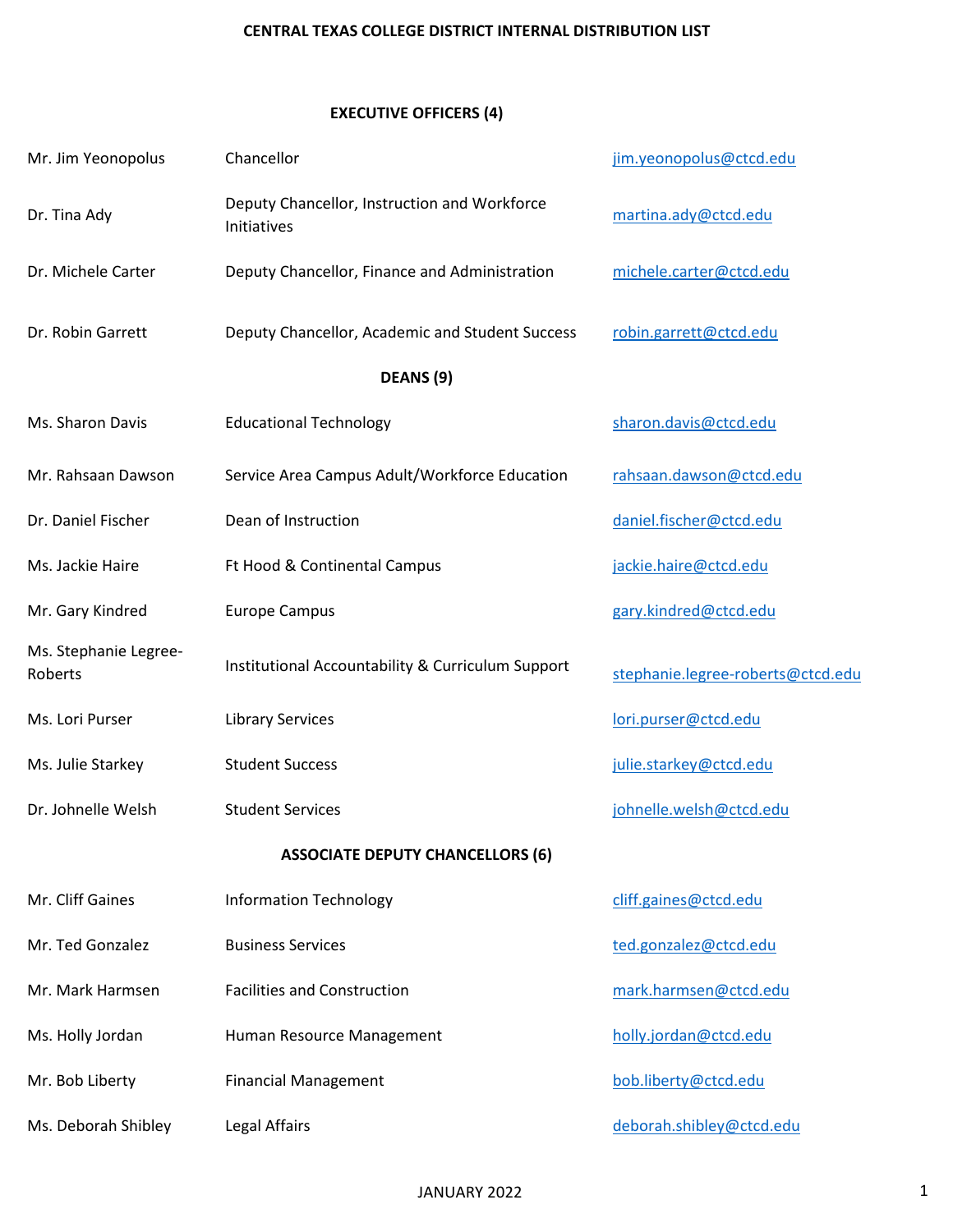**OTHER (1)**

Mr. Doug Barton Internal Auditor [doug.barton@ctcd.edu](mailto:doug.barton@ctcd.edu)

# **ASSOCIATE DEANS (8)**

| Vacant                  | Instruction, Central Campus                                                       | vacant@ctcd.edu              |
|-------------------------|-----------------------------------------------------------------------------------|------------------------------|
| Ms. Sabrina Girard      | Navy Campus                                                                       | sabrina.girard@ctcd.edu      |
| Ms. Eva Hutchens        | <b>Enrollment Services</b>                                                        | eva.hutchens@ctcd.edu        |
| Mr. Stephen O'Donovan   | Admissions, Records & Registration                                                | so'donovan@ctcd.edu          |
| Ms. Annabelle Smith     | Financial Aid & Veteran Services                                                  | annabelle.smith@ctcd.edu     |
| Vacant                  | Europe Operations/ Deployed Sites                                                 | vacant@ctcd.edu              |
| Ms. Mary Stone          | Continental (West) and Navy                                                       | mary.stone@ctcd.edu          |
| Mr. Michael Webster     | Continental (East) and Navy                                                       | michael.webster@ctcd.edu     |
|                         | <b>DIRECTORS (45)</b>                                                             |                              |
| Ms. Janice Allen        | Site Director Lampasas, Goldwaithe, Florence and<br>Lometa                        | janice.allen@ctcd.edu        |
| Ms. Jodi Andrews        | Director, Record Retention & Central Registration                                 | jodi.andrews@ctcd.edu        |
| Ms. Debra Austin        | Director, Payroll Services                                                        | debra.austin@ctcd.edu        |
| Mr. Ryan Baker          | Program Director, EMT/Paramedic Program, Nursing<br>& Allied Health               | ryan.baker@ctcd.edu          |
| Mr. Joseph Barragan     | Director, Security Services                                                       | joseph.barragan@ctcd.edu     |
| Ms. Jinette Campbell    | Director, Instructional Program Support Services                                  | jinette.campbell@ctcd.edu    |
| Ms. Diana Castillo      | Quality Liaison, C&I Campus Operations                                            | diana.castillo@ctcd.edu      |
| Mr. Fred Chavez         | Director, Planetarium Programs & Outreach, Mayborn<br><b>Science Theater</b>      | fred.chavez@ctcd.edu         |
| Ms. Kimberley Christian | Director, Enrollment Communications                                               | kimberley.christian@ctcd.edu |
| Ms. Jennifer Cowfer     | Site Director, Marble Falls                                                       | jennifer.cowfer@ctcd.edu     |
| Ms. Pearl Creviston     | Director, Financial Aid                                                           | pearl.creviston@ctcd.edu     |
| Ms. Viola Crowder-Moger | Program Director, Licensed Massage Therapy, Nursing<br>& Allied Health            | viola.crowder-moger@ctcd.edu |
| Ms. Julie Davenport     | Director of Systems Engineering, Distance Education<br>and Educational Technology | julie.davenport@ctcd.edu     |
| Ms. Janill Deal         | Director, Public Education & Special Projects                                     | janill.deal@ctcd.edu         |
| Mr. Victor Gates        | Director, Testing Services                                                        | victor.gates@ctcd.edu        |
| Ms. Shelly Gonsalves    | Director, Human Resource Management                                               | shelly.gonsalves@ctcd.edu    |
| Mr. Marcos Gonzalez     | Director, Accounting                                                              | marcos.gonzalez@ctcd.edu     |
| Ms. Debbie Hansen       | Director, Evaluations & Graduation                                                | debbie.hansen@ctcd.edu       |
| Ms. Tammy Holloway      | Director, Business Services                                                       | tammy.holloway@ctcd.edu      |
| Ms. Keisha Holman       | Director, Career Services                                                         | keisha.holman@ctcd.edu       |
| Dr. Ronald Johnson      | Medical Director/ Professor, Nursing & Allied Health                              | ronald.johnson@ctcd.edu      |
| Mr. Kenneth Jordan      | Director, Facilities and Construction                                             | kenneth.jordan@ctcd.edu      |
| Ms. Kristy Kothe        | Site Director, Fredericksburg                                                     | kristy.kothe@ctcd.edu        |
| Ms. Angela Lester       | Program Director, Medical Lab<br>Technician/Phlebotomy, Nursing & Allied Health   | angela.lester@ctcd.edu       |

JANUARY 2022 2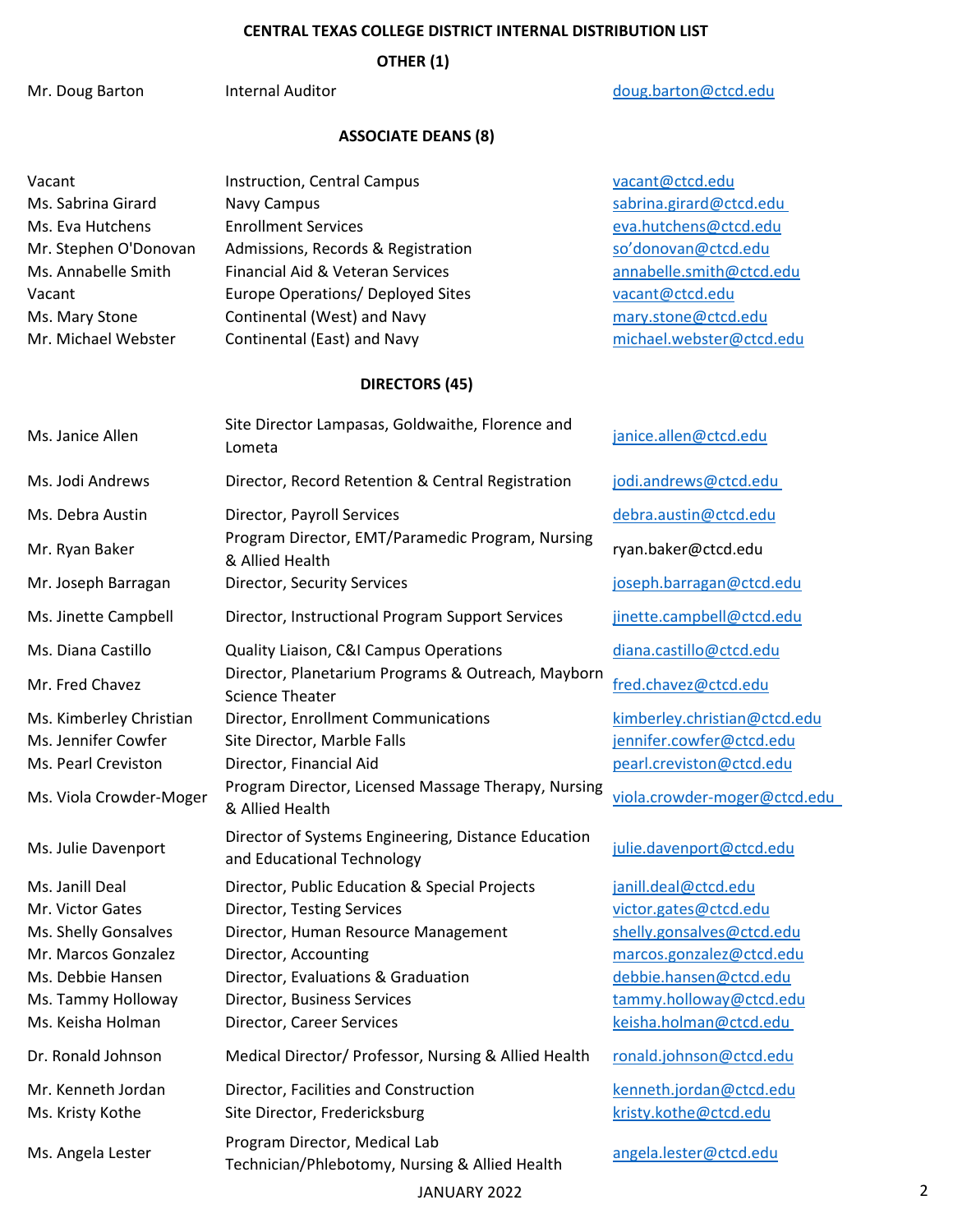| Vacant<br>Ms. Zeyra Montez                                                                                          | Director, IT Customer Service<br>Director, International Student Services                                                                                                                                   | vacant@ctcd.edu<br>zeyra.montez@ctcd.edu                                                                                                |
|---------------------------------------------------------------------------------------------------------------------|-------------------------------------------------------------------------------------------------------------------------------------------------------------------------------------------------------------|-----------------------------------------------------------------------------------------------------------------------------------------|
| Ms. Tara Lukehart                                                                                                   | Director, Gatesville, Jonesboro, Hamilton, Hico,<br>Oglesby and Priddy                                                                                                                                      | tara.lukehart@ctcd.edu                                                                                                                  |
| Dr. Gerald Mahone-Lewis                                                                                             | Director, Student and Employee Assistance<br>Program/Substance Abuse Resource Center                                                                                                                        | gerald.mahone-lewis@ctcd.edu                                                                                                            |
| Ms. Veronica Martin                                                                                                 | Director, Career and Technical Education (CATE)<br>Advising                                                                                                                                                 | veronica.martin@ctcd.edu                                                                                                                |
| Vacant                                                                                                              | Director, Marketing & Outreach                                                                                                                                                                              | vacant@ctcd.edu                                                                                                                         |
| Mr. Neil Moody                                                                                                      | Program Director, Histology, Nursing & Allied Health                                                                                                                                                        | neil.moody@ctcd.edu                                                                                                                     |
| Mr. Larry Murphy<br>Ms. Valerie Payson<br>Ms. Sherry Pollett                                                        | Director, Risk Management/Title IX Coordinator<br>Director, CTC Foundation<br>Director, Financial Services                                                                                                  | larry.murphy@ctcd.edu<br>valerie.payson@ctcd.edu<br>sherry.pollett@ctcd.edu                                                             |
|                                                                                                                     | Dr. Susan Ramnarine-Singh Director/Professor, Nursing & Allied Health                                                                                                                                       | susan.ramnarine-singh@ctcd.edu                                                                                                          |
| Ms. Barbara Riffel-Darter<br>Mrs. Charlie Roseberry<br>Mr. Rudy Sandoval<br>Dr. Christy Shank<br>Dr. Marie Valentin | Director, IT Information Systems<br>Director, C/I Records and Registration<br>Chief, Legislative and Governmental Affairs<br>Director, Disability Support Services<br>Director, Institutional Effectiveness | barbara.darter@ctcd.edu<br>charlie.roseberry@ctcd.edu<br>rudolfo.sandoval@ctcd.edu<br>christy.shank@ctcd.edu<br>marie.valentin@ctcd.edu |
| Ms. Mariceli Santiago Cruz<br>Ms. Amy Williams                                                                      | Director, Student Life & Activities<br>Director, Admissions & Recruitment                                                                                                                                   | mariceli.vargas@ctcd.edu<br>amy.williams@ctcd.edu                                                                                       |
| Dr. Billy Woodson                                                                                                   | Instructional Development Director, Distance<br><b>Education and Educational Technology</b>                                                                                                                 | billy.woodson@ctcd.edu                                                                                                                  |
| Mr. Joseph Young                                                                                                    | Director, Instructional Technology Distance Education<br>and Educational Technology                                                                                                                         | joseph.young@ctcd.edu                                                                                                                   |
| Ms. Teresa Zinke                                                                                                    | Director, Child Development Center                                                                                                                                                                          | teresa.zinke@ctcd.edu                                                                                                                   |
|                                                                                                                     | <b>ACADEMIC CHAIRS INSTRUCTIONAL DEPARTMENTS (6)</b>                                                                                                                                                        |                                                                                                                                         |
| Dr. Tracy Cook                                                                                                      | Department Chair, Social and Behavioral Sciences                                                                                                                                                            | tracy.cook@ctcd.edu                                                                                                                     |
| Dr. Andrea Foskett<br>Ms. Marilyn Mapes                                                                             | Department Chair, Science and Agriculture<br>Department Chair, Kinesiology                                                                                                                                  | andrea.foskett@ctcd.edu<br>marilyn.mapes@ctcd.edu                                                                                       |
| Ms. Tammy Phillips                                                                                                  | Department Chair, Communications, Developmental<br>Studies Reading & Writing, and ESOL                                                                                                                      | tammy.phillips@ctcd.edu                                                                                                                 |
| Ms. Debra Prescott                                                                                                  | Department Chair, Mathematics, Engineering, Drafting<br>& Design, and Developmental Studies Math                                                                                                            | debra.prescott@ctcd.edu                                                                                                                 |
| Mr. James Salter                                                                                                    | Department Chair, Fine Arts                                                                                                                                                                                 | james.salter@ctcd.edu                                                                                                                   |
| <b>VOCATIONAL/TECHNICAL CHAIRS</b><br><b>INSTRUCTIONAL DEPARTMENTS (8)</b>                                          |                                                                                                                                                                                                             |                                                                                                                                         |
| Mr. Jonathan Cella<br>Dr. Melissa Gonzalez                                                                          | Department Chair, Protective Services<br>Department Chair, Office Technology                                                                                                                                | jon.cella@ctcd.edu<br>melissa.gonzalez@ctcd.edu                                                                                         |
| Mrs. Maria Lewis                                                                                                    | Department Chair, Child Development and Teacher<br>Education                                                                                                                                                | maria.lewis@ctcd.edu                                                                                                                    |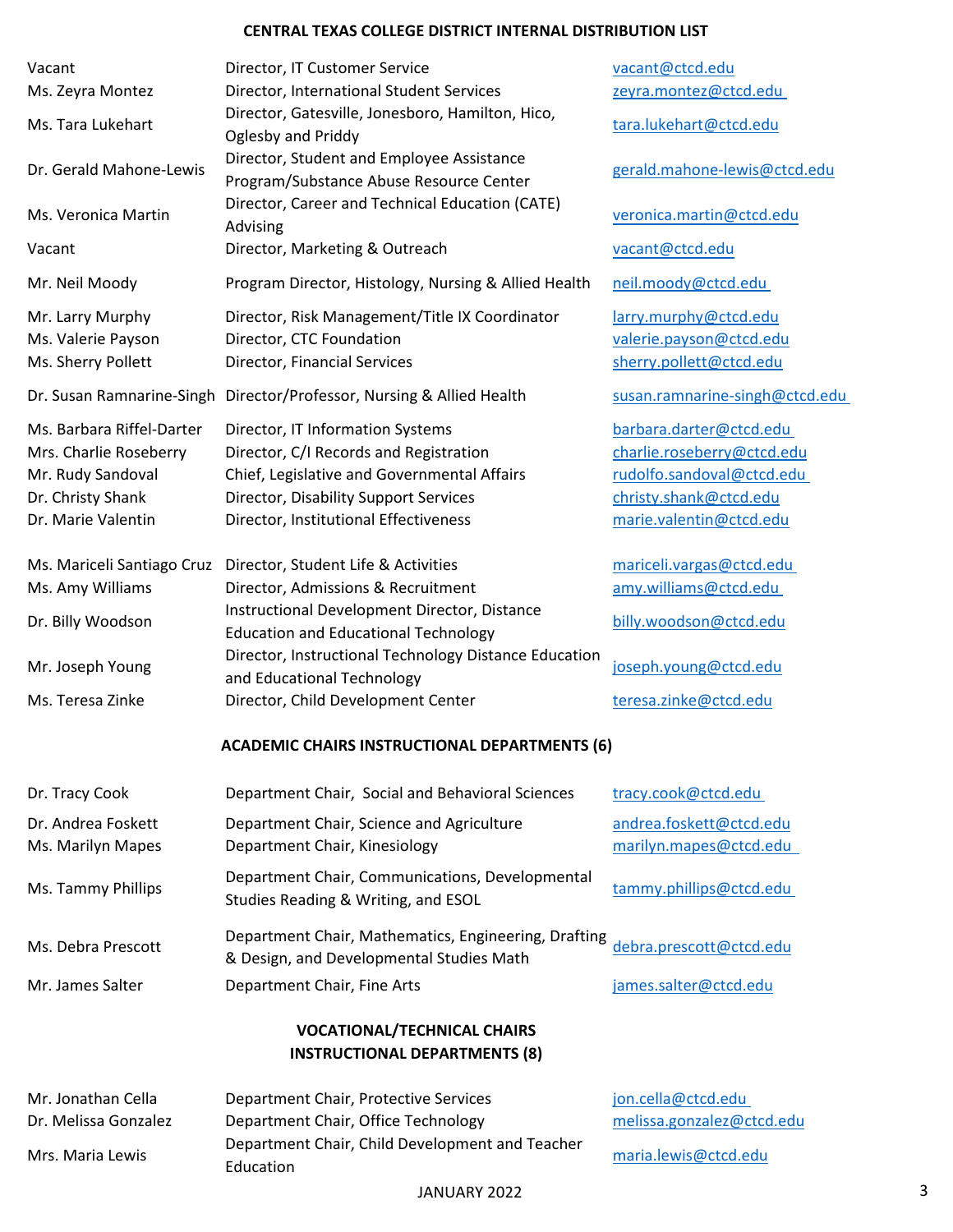|                       | Department Chair, Business Administration &                                                    |                            |
|-----------------------|------------------------------------------------------------------------------------------------|----------------------------|
| Mr. Les Ledger        | Paralegal, Hospitality, Homeland Security, Logistics<br>and Communication and Media Technology | les.ledger@ctcd.edu        |
| Dr. Katherine Oser    | Department Chair, Computer Information Technology<br>& Systems, and Electronics                | katherine.oser@ctcd.edu    |
| Ms. Tammy Samarripa   | Department Chair, Nursing & Allied Health                                                      | tammy.samarripa@ctcd.edu   |
| Mr. William Kirshner  | Department Chair, Industrial Technology                                                        | william.kirshner@ctcd.edu  |
| Mr. Richard Whitesell | Department Chair, Aviation Science                                                             | richard.whitesell@ctcd.edu |
|                       | COODDINIATODC ANID BAANIA CEDC (70)                                                            |                            |

## **COORDINATORS AND MANAGERS (79)**

Ms. Sandra Alvarez Coordinator, Pension Plan Sandra.alvarez@ctcd.edu Mr. James Atchley IT Desktop Technology Service Manager [james.atchley@ctcd.edu](mailto:james.atchley@ctcd.edu) Ms. Nelida Baker Coordinator, Graduation nelida.baker@ctcd.edu Ms. Karen Bentley Coordinator, Financial Aid [karen.bentley@ctcd.edu](mailto:karen.bentley@ctcd.edu) Ms. Wilma Brown-Smith Coordinator, Disability Support Services [wilma.brown-smith@ctcd.edu](mailto:wilma.brown-smith@ctcd.edu) Ms. Erica Burton **Web & Digital Media Manager** [erica.burton@ctcd.edu](mailto:erica.burton@ctcd.edu) Mr. Douglas Bussell Coordinator, Institutional Research [douglas.bussell@ctcd.edu](mailto:Douglas.Bussell@ctcd.edu) Mr. George Byrd IT Multimedia Coordinator and a george.byrd@ctcd.edu Ms. Jennifer Cabaniss Online Manager [jennifer.cabaniss@ctcd.edu](mailto:Jennifer.cabaniss@ctcd.edu)  Ms. Leera Calaunan Manager, Reprographics [leera.calaunan@ctcd.edu](mailto:leera.calaunan@ctcd.edu) Mr. Kemar Carridge TT Network Manager and the semanagement of the semanagement of the semanagement of the semanagement of the semanagement of the semanagement of the semanagement of the semanagement of the semanagement of Ms. Amy Churchill Quality Assurance Coordinator, Distance Education and Educational Technology and Educational Technology Mr. Justin Conover Lead Student Services Advisor in the student services and pustin.conover@ctcd.edu Ms. Charese Cruz Lead Student Services Advisor [charese.cruz@ctcd.edu](mailto:charese.cruz@ctcd.edu)  Ms. Karen Dewees Coordinator, Student Services [karen.dewees@ctcd.edu](mailto:karen.dewees@ctcd.edu) Ms. Erika Einhaus Coordinator, Non-Traditional Learning [erika.einhaus@ctcd.edu](mailto:erika.einhaus@ctcd.edu) Mr. László Eösze Computer Lab Coordinator, Computer Information Technology & Systems<br>Technology & Systems Ms. Annette Fay Manager, Employee Benefits [delores.fay@ctcd.edu](mailto:delores.fay@ctcd.edu) Ms. Michelle Flores KNCT-FM Station Manager michelle.flores@knct.org Dr. Lori Forsyth Assistant Chair/Professor, Nursing & Allied Health lori.forsyth@ctcd.edu Mr. Charles Grear Conline Manager [charles.grear@ctcd.edu](mailto:Charles.grear@ctcd.edu) Dr. Carolyn Griego Manager, Continuing Education Programs [carolyn.griego@ctcd.edu](mailto:carolyn.griego@ctcd.edu) Ms. Monica Griego Lead Academic Advisor [monica.griego@ctcd.edu](mailto:monica.griego@ctcd.edu) Ms. Rebecca Gutierrez Coordinator, GoArmyEd, C&I Campus Operations [rebecca.gutierrez@ctcd.edu](mailto:rebecca.gutierrez@ctcd.edu) Ms. Debbie Havens Executive Coordinator to Chancellor/Board of Ms. Eva Hearn **Program Coordinator, Office Technology Medical**<br>Office Programs Ms. Sharon Herman Coordinator, Evaluations [sharon.herman@ctcd.edu](mailto:sharon.herman@ctcd.edu) Ms. Diane Hernandez Coordinator, Public Education & Special Projects [diane.hernandez@ctcd.edu](mailto:diane.hernandez@ctcd.edu) Mr. Stephen Ivy **Program Manager, MSE/MOS Ft Hood** [stephen.ivy@ctcd.edu](mailto:stephen.ivy@ctcd.edu) Ms. Margaret Jones Coordinator, Electronic Records and Grades, Distance Learning Records & Registration Ms. Lorraine Juarez Coordinator, Adult Education lorraine.juarez@ctcd.edu

[debra.havens@ctcd.edu](mailto:debra.havens@ctcd.edu)

eva.hearn@ctcd.edu

JANUARY 2022 4 Ms. Georgianna Karppi Coordinator, Degree Audit and the second [georgianna.karppi@ctcd.edu](mailto:georgianna.karppi@ctcd.edu)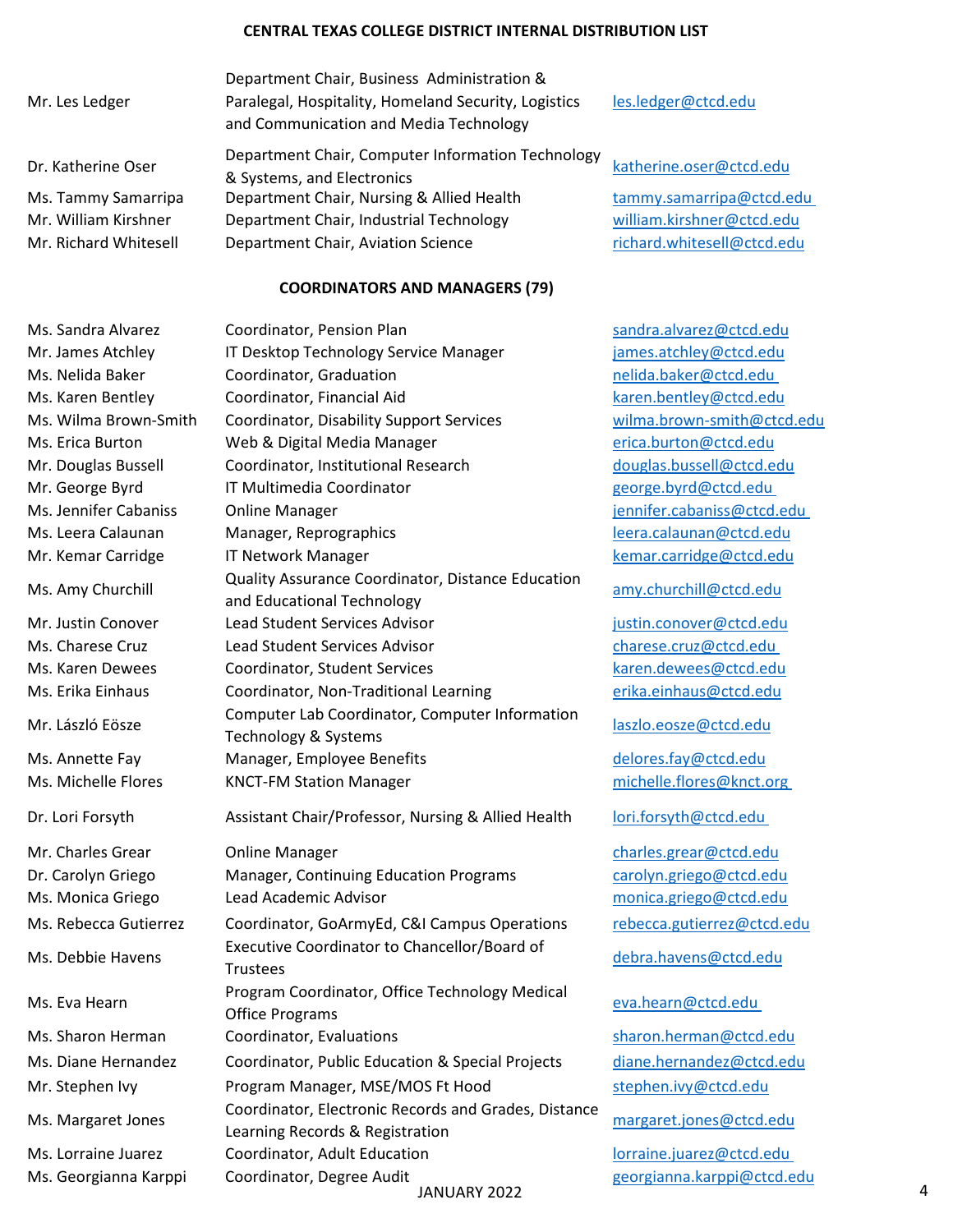| Ms. Patryce Kennerson          | Coordinator, Veterans Services                                | patryce.kennerson@ctcd.edu      |   |
|--------------------------------|---------------------------------------------------------------|---------------------------------|---|
| Ms. Laura Lamper               | <b>Online Manager</b>                                         | laura.lamper@ctcd.edu           |   |
| Ms. Stephanie Ledlow-<br>Arndt | Associate Registrar of Technology                             | stephanie.ledlow-arndt@ctcd.edu |   |
| Ms. Tracy Lehmkuhler           | Manager, Accounts Receivable                                  | tracy.lehmkuhler@ctcd.edu       |   |
| Mr. Luke Lichtenwalner         | Coordinator, Student Support Center                           | luke.lichtenwalner@ctcd.edu     |   |
| Mr. Michael Lloyd              | IT Senior Systems Engineer                                    | michael.lloyd@ctcd.edu          |   |
| Ms. Stephanie Macaraeg         | Coordinator, Fort Hood Records & Business Office              | stephanie.macaraeg@ctcd.edu     |   |
| Ms. Geralyn Mack               | <b>Online Manager</b>                                         | geralyn.mack@ctcd.edu           |   |
| Ms. Victoria Magee             | <b>Residence Hall Manager</b>                                 | victoria.magee@ctcd.edu         |   |
| Ms. Angela Mars                | IT Help Desk/Training Coordinator                             | angela.mars@ctcd.edu            |   |
| Ms. Wendy Martel               | Coordinator, College Development                              | wendy.martel@ctcd.edu           |   |
| Ms. Regina Martinez-           |                                                               | regina.martinez-                |   |
| Woodruff                       | Manager, CTC Bookstore                                        | woodruff@ctcd.edu               |   |
| Ms. Angela May                 | Coordinator, Business and Community Development               | angela.may@ctcd.edu             |   |
| Ms. Lesley McGough             | Coordinator, Instructional Program Support Services           | lesley.mcgough@ctcd.edu         |   |
| Vacant                         | Coordinator, Instructional Program Support and<br>Development | vacant@ctcd.edu                 |   |
| Ms. Kristine Miller            | Lead, Course Scheduler                                        | kristine.miller@ctcd.edu        |   |
| Vacant                         | Admissions Counselor/ TSI Coordinator                         | vacant@ctcd.edu                 |   |
| Ms. Teresa Morris              | Coordinator, Document Imaging                                 | teresa.morris@ctcd.edu          |   |
| Mr. Mark Murgia                | Coordinator, Fort Hood Hospitality Programs                   | mark.murgia@ctcd.edu            |   |
| Ms. Sarah Mylcraine            | Coordinator, Community Enrichment Programs                    | sarah.mylcraine@ctcd.edu        |   |
| Mr. Robert O'Dell              | Simulation Lab Operations Manager, Nursing & Allied<br>Health | robert.odell@ctcd.edu           |   |
| Ms. Karen Owens                | <b>Online Manager</b>                                         | karen.owens@ctcd.edu            |   |
| Mr. Ron Porter                 | Coordinator, Disability Support Services                      | ron.porter@ctcd.edu             |   |
| Mr. Jeffrey Pyeatt             | Recruiter/Admissions Advisor                                  | jeffrey.pyeatt@ctcd.edu         |   |
| Dr. Angela Reese               | <b>Online Manager</b>                                         | angela.reese@ctcd.edu           |   |
| Mr. Richard Rinehart           | Testing Coordinator, Ft. Hood                                 | richard.rinehart@ctcd.edu       |   |
| Vacant                         | <b>Math Resource Coordinator</b>                              | vacant@ctcd.edu                 |   |
| Ms. Kimberly Simmons           | Clinical Coordinator, Nursing & Allied Health                 | kimberly.simmons@ctcd.edu       |   |
| Ms. Meredith Sims              | <b>Online Manager</b>                                         | meredith.sims@ctcd.edu          |   |
| Ms. Laury Sisko                | Membership Director KNCT-FM                                   | laury.sisko@knct.org            |   |
| Mr. Matthew Soisson            | <b>Inventory Manager, Inventory Control</b>                   | matthew.soisson@ctcd.edu        |   |
| Ms. Mariana Swiney             | Coordinator, Outreach and Communication                       | mariana.swiney@ctcd.edu         |   |
| Ms. Jacqueline Thomas          | Coordinator, EEO                                              | jacqueline.thomas@ctcd.edu      |   |
| Ms. Katherine Tracy            | <b>Online Manager</b>                                         | katherine.tracy@ctcd.edu        |   |
| Ms. Tonia Turner               | <b>STEM Coordinator</b>                                       | tonia.turner@ctcd.edu           |   |
|                                |                                                               |                                 |   |
| Mr. Luis Vargas Tamayo         | Math Express Associate, Developmental Studies Lab             | luis.vargas-tamayo@ctcd.edu     |   |
| Mr. Bruce Vasbinder            | Coordinator, Public Relations                                 | bruce.vasbinder@ctcd.edu        |   |
| Mr. Timothy Walker             | Chief Engineer KNCT-FM                                        | timothy.walker@ctcd.edu         |   |
| Ms. Gundula Wenzel             | Coordinator, Office Technology Career & Technology            | gundula.wenzel@ctcd.edu         |   |
|                                | <b>Education Center</b>                                       |                                 |   |
| Ms. Charlotte Wesley           | Coordinator, Advising and Success Programs                    | charlotte.wesley@ctcd.edu       |   |
| Ms. Chandra Williams           | Coordinator, Recruitment Communications<br>JANUARY 2022       | chandra.williams@ctcd.edu       | 5 |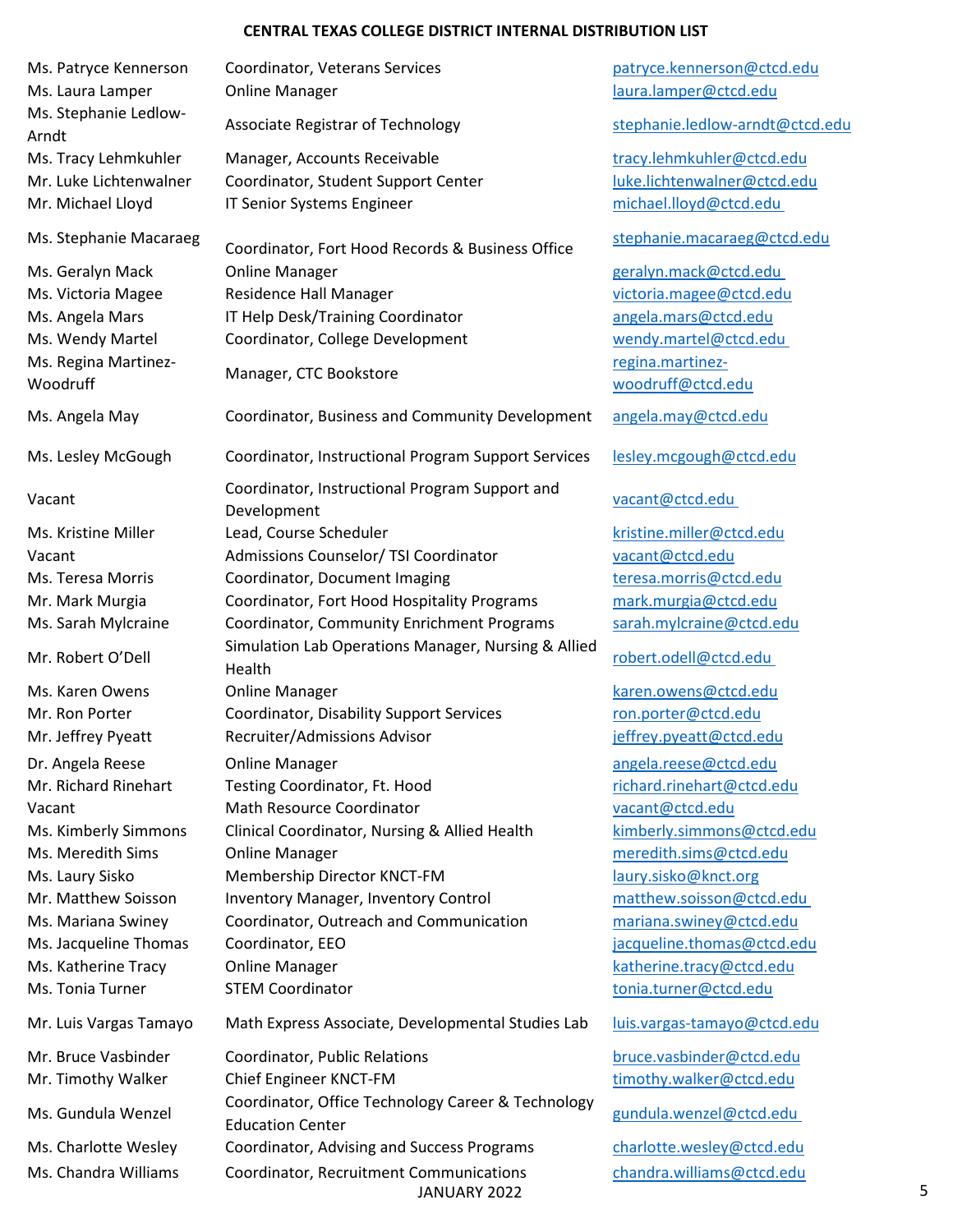| Ms. Lacriesha Wills                 | <b>Coordinator, Transfer Articulations</b>                                      | lacriesha.wills@ctcd.edu |
|-------------------------------------|---------------------------------------------------------------------------------|--------------------------|
| Ms. Bethany Winkler                 | <b>Online Manager</b>                                                           | bethany.winkler@ctcd.edu |
| Ms. Janecze Wright                  | Coordinator, Marketing Communications                                           | janecze.wright@ctcd.edu  |
| Mr. Scott Wyman                     | Coordinator, Employee Training and Technology                                   | david.wyman@ctcd.edu     |
| Ms. Michelle Yamasta                | Coordinator, Distance Learning Records & Registration michelle.yamasta@ctcd.edu |                          |
| Ms. Kelley M. Yeonopolus-<br>Holman | Coordinator, Budget Management                                                  | kelley.holman@ctcd.edu   |

### **SUPERVISORS (11)**

| Ms. Doreen Ackom    |
|---------------------|
| Ms. Sharmin Byrd    |
| Mr. William Dugger  |
| Mr. David Ellis     |
| Ms. Cathy Flowers   |
| Ms. Nikki Lane      |
| Ms. Patricia Lofton |
| Mr. Michael Oliver  |
| Ms. Gail Roderique  |
| Ms. Laythia Waddell |
| Mr. Billy Wheeler   |

Supervisor, Employment Services [doreen.ackom@ctcd.edu](mailto:doreen.ackom@ctcd.edu) Purchasing Buyer/Supervisor [sharmin.byrd@ctcd.edu](mailto:sharmin.byrd@ctcd.edu) Supervisor, Grounds/Streets [william.dugger@ctcd.edu](mailto:William.Dugger@ctcd.edu) Supervisor, Mechanical Maintenance [david.ellis@ctcd.edu](mailto:david.ellis@ctcd.edu) Supervisor, Custodial Service [cathy.flowers@ctcd.edu](mailto:cathy.flowers@ctcd.edu) Supervisor, Recruitment Services carlisia.lane@ctcd.edu Assistant Manager, Accounts Receivable entitled by [pattie.lofton@ctcd.edu](mailto:pattie.lofton@ctcd.edu) Supervisor, Business Office [michael.oliver@ctcd.edu](mailto:Michael.Oliver@ctcd.edu) Supervisor, Accounts Payable entity and [gail.roderique@ctcd.edu](mailto:gail.roderique@ctcd.edu) Outgoing Transcripts laythia Waddell@ctcd.edu Supervisor, Building Maintenance [billy.wheeler@ctcd.edu](mailto:billy.wheeler@ctcd.edu)

#### **FOREMAN (6)**

| Mr. George Dixon      | <b>Custodial Foreman, Evening</b>            | george.dixon@ctcd.edu      |
|-----------------------|----------------------------------------------|----------------------------|
| Mr. Jimmy Gonzales    | Foreman, Grounds & Streets                   | jimmy.gonzales@ctcd.edu    |
| Ms. Priscilla Seliner | Custodian Foreman, Day                       | priscilla.seliner@ctcd.edu |
| Mr. Stephen Stover    | Custodial Foreman, Evening/Night             | stephen.stover@ctcd.edu    |
| Mr. Dexter Ward       | Building Foreman, Student Services, Ft. Hood | dexter.ward@ctcd.edu       |
| Mr. David Woodruff    | Foreman, Building Maintenance                | david.woodruff@ctcd.edu    |
|                       |                                              |                            |

#### **CONTINENTAL CAMPUS SITE DIRECTORS/COORDINATORS (19)**

JANUARY 2022 6 Dr. Arlena Chaney Site Coordinator, Bethesda [sc.bethesda@ctcd.edu](mailto:sc.bethesda@ctcd.edu) Mr. Patrick Givens Site Director, Joint Base Lewis-McChord, WA [director.lewis@ctcd.edu](mailto:director.lewis@ctcd.edu) Ms. Holly Hardy **Deployment Coordinator, Camp Pendleton** [holly.hardy@ctcd.edu](mailto:holly.hardy@ctcd.edu) Ms. Tawana Harris Site Representative, Marine Corp Base Quantico [coordinator.quantico@ctcd.edu](mailto:coordinator.quantico@ctcd.edu) Ms. Mavis Lauofo **Coordinator, Ft Benning Coordination** [director.benning@ctcd.edu](mailto:director.benning@ctcd.edu) Ms. Ashley Manry Continental Campus Coordinator ashley.manry@ctcd.edu Mr. Chad McFall **Director, Ft Riley Community Community** [director.riley@ctcd.edu](mailto:Director.Riley@ctcd.edu) Ms. Maria Pauley **Director, Ft Rucker [maria.pauley@ctcd.edu](mailto:maria.pauley@ctcd.edu)** maria.pauley@ctcd.edu Ms. Valerie Perry **Director, Stewart/Hunter** [director.stew@ctcd.edu](mailto:director.stew@ctcd.edu) Ms. Pamela Regester Director, Ft Knox [director.knox@ctcd.edu](mailto:director.knox@ctcd.edu) Ms. Beverly Sims Director, Ft Campbell Development [director.campbell@ctcd.edu](mailto:Director.Campbell@ctcd.edu) Mr. Eric Smith Director, Ft Polk [director.polk@ctcd.edu](mailto:Director.Polk@ctcd.edu) Ms. Fontashia Johnson Site Director, Ft. Bragg [fontashia.johnson@ctcd.edu](mailto:fontashia.johnson@ctcd.edu) Ms. Sabine Thomas Director, Elmendorf AFB, Ft Richardson & Ft<br>
Wainwright

Ms. KeAli'i Becera Director, Hawaii [director.schofield@ctcd.edu](mailto:Director.Schofield@ctcd.edu)

[director.alaska@ctcd.edu](mailto:director.alaska@ctcd.edu)